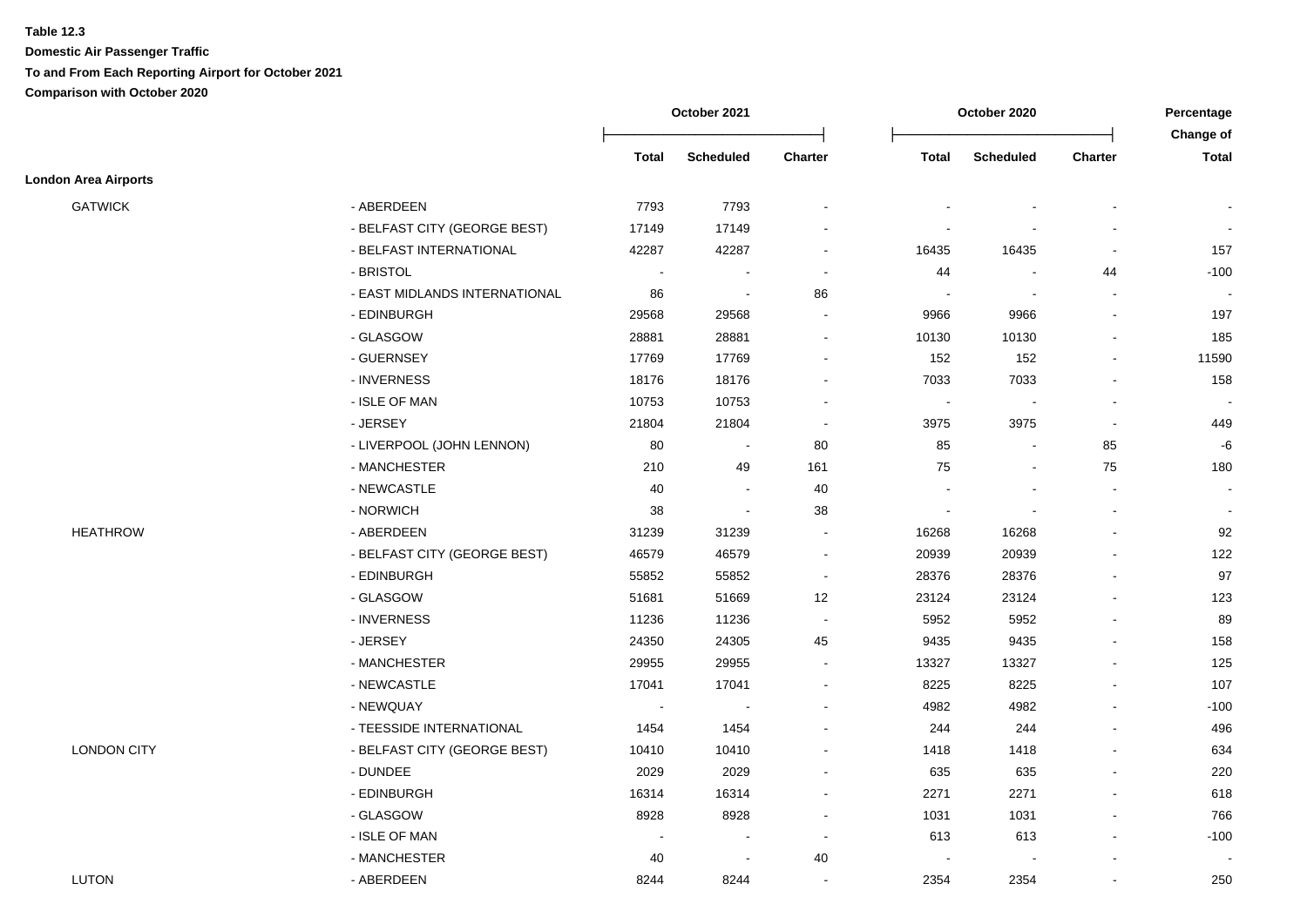|                                   |                               | October 2021 |                  |                          | October 2020   |                          |         | Percentage                |
|-----------------------------------|-------------------------------|--------------|------------------|--------------------------|----------------|--------------------------|---------|---------------------------|
|                                   |                               | <b>Total</b> | <b>Scheduled</b> | Charter                  | Total          | <b>Scheduled</b>         | Charter | Change of<br><b>Total</b> |
| <b>LUTON</b>                      | - BELFAST INTERNATIONAL       | 21286        | 21286            | $\sim$                   | 8574           | 8574                     |         | 148                       |
|                                   | - BOURNEMOUTH                 | 81           | $\blacksquare$   | 81                       | $\blacksquare$ | $\overline{\phantom{a}}$ |         |                           |
|                                   | - EDINBURGH                   | 19777        | 19777            | $\sim$                   | 5805           | 5805                     |         | 241                       |
|                                   | - GLASGOW                     | 18770        | 18770            | $\blacksquare$           | 5230           | 5230                     |         | 259                       |
|                                   | - INVERNESS                   | 11411        | 11411            | $\overline{a}$           | 3498           | 3498                     |         | 226                       |
|                                   | - JERSEY                      | 7617         | 7617             | $\overline{a}$           | 283            | 283                      |         | 2592                      |
| <b>STANSTED</b>                   | - BELFAST INTERNATIONAL       | 19987        | 19987            |                          | 11368          | 11368                    |         | 76                        |
|                                   | - BIRMINGHAM                  | 105          | 105              | $\blacksquare$           | $\blacksquare$ |                          |         |                           |
|                                   | - CITY OF DERRY (EGLINTON)    | 4143         | 4143             | $\overline{a}$           | 1486           | 1486                     |         | 179                       |
|                                   | - DUNDEE                      | $\sim$       | $\sim$           | $\blacksquare$           | $23\,$         | 23                       |         | $-100$                    |
|                                   | - EAST MIDLANDS INTERNATIONAL | 82           | 82               | $\blacksquare$           | 123            | 123                      |         | $-33$                     |
|                                   | - EDINBURGH                   | 19114        | 19114            | $\blacksquare$           | 5502           | 5502                     |         | 247                       |
|                                   | - GLASGOW                     | 16638        | 16638            | $\blacksquare$           | 4363           | 4363                     |         | 281                       |
|                                   | - NEWCASTLE                   | 40           | $\sim$           | 40                       | $\sim$         | $\sim$                   |         |                           |
| <b>Total London Area Airports</b> |                               | 649037       | 648414           | 623                      | 233344         | 233140                   | 204     | 178                       |
| <b>Other Reporting Airports</b>   |                               |              |                  |                          |                |                          |         |                           |
| ABERDEEN                          | - BELFAST CITY (GEORGE BEST)  | 1914         | 1914             | $\blacksquare$           | 561            | 561                      |         | 241                       |
|                                   | - BIRMINGHAM                  | 2836         | 2836             | $\overline{\phantom{a}}$ | 645            | 645                      |         | 340                       |
|                                   | - BRISTOL                     | 5107         | 5107             | $\overline{a}$           | 113            | 113                      |         | 4419                      |
|                                   | - EDINBURGH                   | 25           | 25               | $\overline{\phantom{a}}$ | $\overline{7}$ | $\overline{7}$           |         | 257                       |
|                                   | - EXETER                      | 426          | 426              | $\blacksquare$           | $10$           | 10                       |         | 4160                      |
|                                   | - GATWICK                     | 7887         | 7887             | $\overline{\phantom{a}}$ | $\blacksquare$ |                          |         |                           |
|                                   | - HEATHROW                    | 31083        | 31083            | $\blacksquare$           | 16206          | 16206                    |         | 92                        |
|                                   | - HUMBERSIDE                  | 992          | 992              | $\ddot{\phantom{a}}$     | 673            | 673                      |         | 47                        |
|                                   | - INVERNESS                   |              |                  |                          | 37             | 37                       |         | $-100$                    |
|                                   | - JERSEY                      | 44           | 44               |                          | $\blacksquare$ |                          |         |                           |
|                                   | - KIRKWALL                    | 3526         | 3526             | $\blacksquare$           | 1376           | 1376                     |         | 156                       |
|                                   | - LUTON                       | 8229         | 8229             | $\overline{a}$           | 2349           | 2349                     |         | 250                       |
|                                   | - MANCHESTER                  | 5992         | 5992             | $\blacksquare$           | 1217           | 1217                     |         | 392                       |
|                                   | - NEWCASTLE                   | 455          | 455              | $\blacksquare$           | 320            | 320                      |         | 42                        |
|                                   | - NEWQUAY                     | 1830         | 1830             | $\overline{\phantom{a}}$ | $\blacksquare$ | $\overline{\phantom{a}}$ |         |                           |
|                                   | - NORWICH                     | 1958         | 1958             | $\blacksquare$           | 1282           | 1282                     |         | 53                        |
|                                   | - SOUTHAMPTON                 | $\sim$       | $\sim$           | $\overline{\phantom{a}}$ | 400            | 400                      |         | $-100$                    |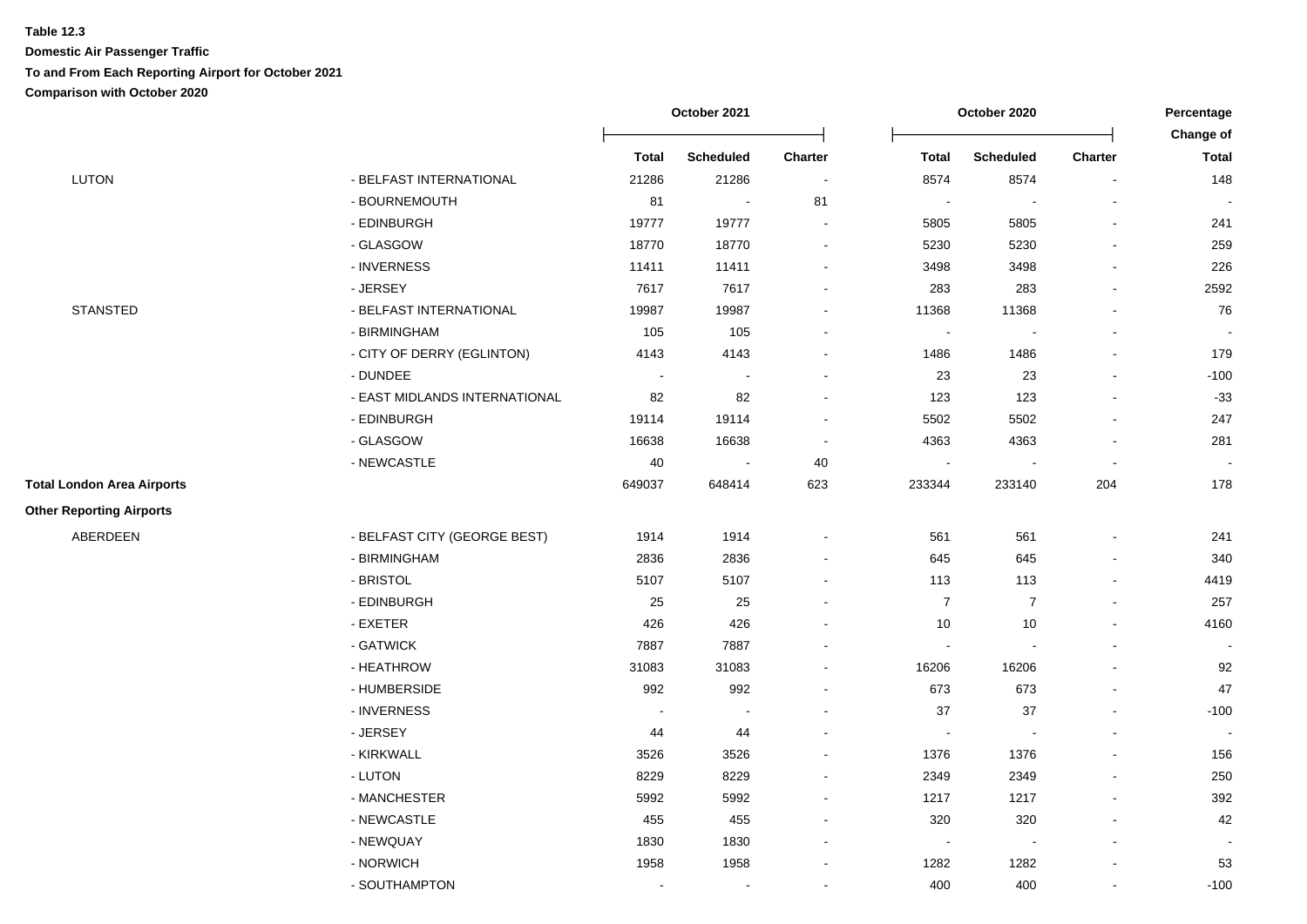|                                   |                               | October 2021   |                          |                | October 2020             |                          |                          | Percentage                |  |
|-----------------------------------|-------------------------------|----------------|--------------------------|----------------|--------------------------|--------------------------|--------------------------|---------------------------|--|
|                                   |                               | <b>Total</b>   | <b>Scheduled</b>         | <b>Charter</b> | <b>Total</b>             | <b>Scheduled</b>         | <b>Charter</b>           | Change of<br><b>Total</b> |  |
| ABERDEEN                          | - SUMBURGH                    | 7470           | 5019                     | 2451           | 5532                     | 2382                     | 3150                     | 35                        |  |
|                                   | - TEESSIDE INTERNATIONAL      | 688            | 688                      |                | 863                      | 863                      |                          | $-20$                     |  |
| ALDERNEY                          | - GUERNSEY                    | 3318           | 3318                     |                | 3441                     | 3441                     |                          | $-4$                      |  |
|                                   | - SOUTHAMPTON                 | 1348           | 1348                     |                |                          |                          |                          |                           |  |
| BARRA                             | - GLASGOW                     | 928            | 928                      |                | 647                      | 647                      |                          | 43                        |  |
| <b>BELFAST CITY (GEORGE BEST)</b> | - ABERDEEN                    | 1902           | 1902                     |                | 593                      | 593                      |                          | 221                       |  |
|                                   | - BIRMINGHAM                  | 5893           | 5893                     |                | 2026                     | 2026                     |                          | 191                       |  |
|                                   | - CARDIFF WALES               | 640            | 640                      |                | $\blacksquare$           | $\overline{\phantom{a}}$ |                          |                           |  |
|                                   | - DUNDEE                      | 783            | 783                      |                | 236                      | 236                      |                          | 232                       |  |
|                                   | - EAST MIDLANDS INTERNATIONAL |                | $\overline{\phantom{a}}$ |                | 1865                     | 1865                     |                          | $-100$                    |  |
|                                   | - EDINBURGH                   | 3883           | 3883                     |                | 1446                     | 1446                     |                          | 169                       |  |
|                                   | - EXETER                      | 1994           | 1994                     |                | 723                      | 723                      | $\overline{\phantom{a}}$ | 176                       |  |
|                                   | - GATWICK                     | 17027          | 17027                    |                | $\overline{\phantom{a}}$ | $\overline{\phantom{a}}$ |                          | $\sim$                    |  |
|                                   | - GLASGOW                     | 5525           | 5525                     |                | 796                      | 796                      |                          | 594                       |  |
|                                   | - HEATHROW                    | 46179          | 46179                    |                | 20820                    | 20820                    |                          | 122                       |  |
|                                   | - INVERNESS                   | 1733           | 1733                     |                | 396                      | 396                      |                          | 338                       |  |
|                                   | - LEEDS BRADFORD              | 4740           | 4740                     |                | 2139                     | 2139                     |                          | 122                       |  |
|                                   | - LONDON CITY                 | 10322          | 10322                    |                | 1399                     | 1399                     |                          | 638                       |  |
|                                   | - MANCHESTER                  | 5263           | 5263                     |                | 2605                     | 2605                     |                          | 102                       |  |
|                                   | - SOUTHAMPTON                 | 2245           | 2245                     |                | 1049                     | 1049                     |                          | 114                       |  |
|                                   | - TEESSIDE INTERNATIONAL      | 705            | 705                      |                | 199                      | 199                      |                          | 254                       |  |
| <b>BELFAST INTERNATIONAL</b>      | - BIRMINGHAM                  | 23243          | 23243                    |                | 9534                     | 9534                     |                          | 144                       |  |
|                                   | - BOURNEMOUTH                 | 1800           | 1800                     |                |                          |                          |                          |                           |  |
|                                   | - BRISTOL                     | 24867          | 24867                    |                | 7895                     | 7895                     | $\overline{\phantom{a}}$ | 215                       |  |
|                                   | - CARDIFF WALES               | $\blacksquare$ | $\overline{\phantom{a}}$ |                | 82                       | $\overline{\phantom{a}}$ | 82                       | $-100$                    |  |
|                                   | - EAST MIDLANDS INTERNATIONAL | 5302           | 5302                     |                |                          | $\overline{\phantom{a}}$ | $\blacksquare$           |                           |  |
|                                   | - EDINBURGH                   | 28449          | 28449                    |                | 8637                     | 8637                     |                          | 229                       |  |
|                                   | - GATWICK                     | 42332          | 42332                    |                | 16453                    | 16453                    |                          | 157                       |  |
|                                   | - GLASGOW                     | 23971          | 23971                    |                | 7988                     | 7988                     |                          | 200                       |  |
|                                   | - ISLE OF MAN                 | 2389           | 2389                     |                |                          |                          |                          |                           |  |
|                                   | - JERSEY                      | 2156           | 2156                     |                |                          |                          |                          |                           |  |
|                                   | - LEEDS BRADFORD              | 6020           | 6020                     |                |                          |                          |                          |                           |  |
|                                   | - LIVERPOOL (JOHN LENNON)     | 35394          | 35394                    |                | 11230                    | 11230                    |                          | 215                       |  |
|                                   |                               |                |                          |                |                          |                          |                          |                           |  |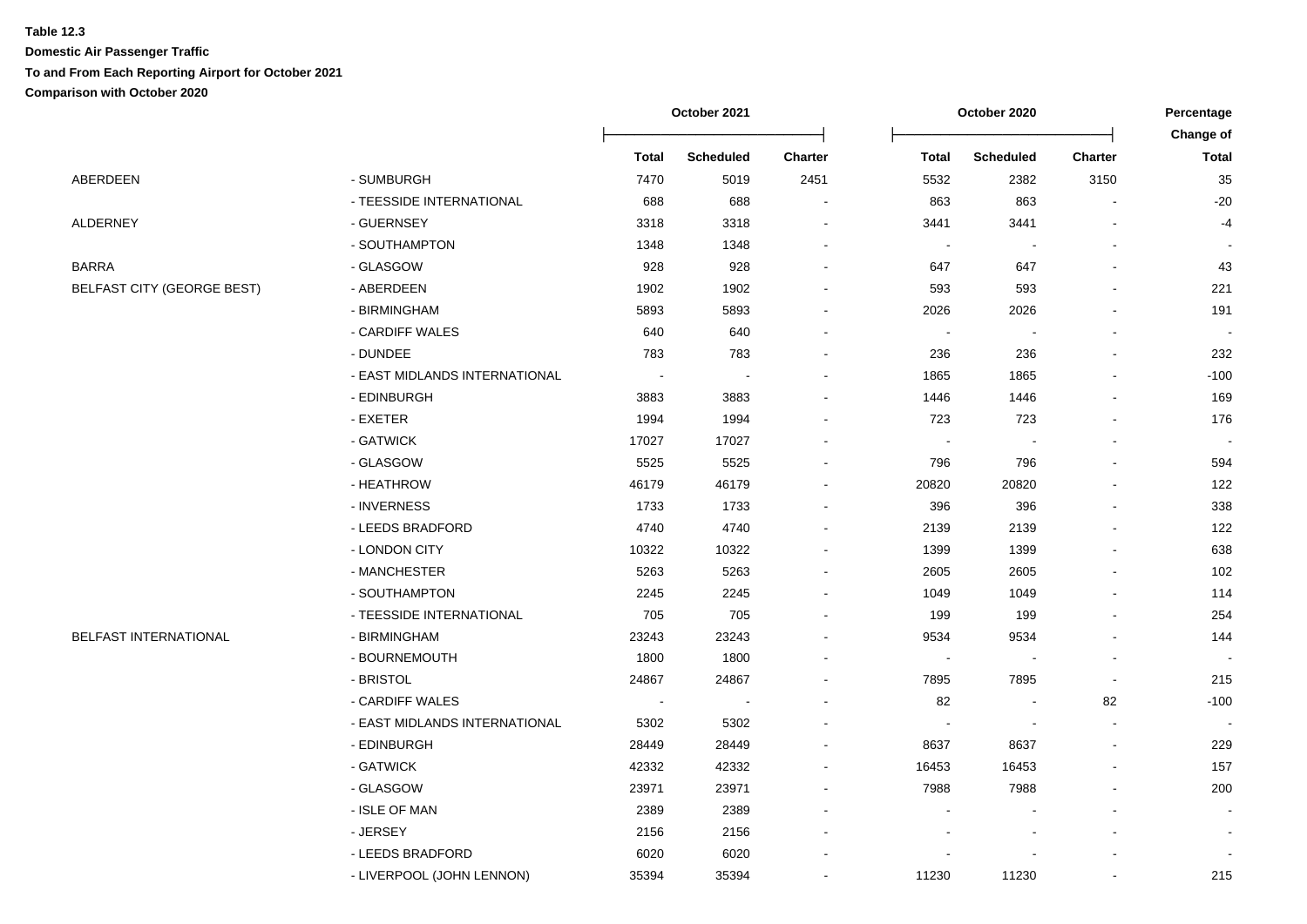|                       |                               | October 2021             |                          |                          | October 2020             | Percentage               |                          |                                  |
|-----------------------|-------------------------------|--------------------------|--------------------------|--------------------------|--------------------------|--------------------------|--------------------------|----------------------------------|
|                       |                               | <b>Total</b>             | <b>Scheduled</b>         | <b>Charter</b>           | <b>Total</b>             | <b>Scheduled</b>         | <b>Charter</b>           | <b>Change of</b><br><b>Total</b> |
| BELFAST INTERNATIONAL | - LUTON                       | 21286                    | 21286                    | $\blacksquare$           | 8583                     | 8583                     | $\sim$                   | 148                              |
|                       | - MANCHESTER                  | 40138                    | 40138                    |                          | 10408                    | 10408                    |                          | 286                              |
|                       | - NEWCASTLE                   | 19885                    | 19885                    | $\blacksquare$           | 6394                     | 6394                     |                          | 211                              |
|                       | - STANSTED                    | 20066                    | 20035                    | 31                       | 11380                    | 11380                    |                          | 76                               |
| <b>BENBECULA</b>      | - GLASGOW                     | 2005                     | 2005                     |                          | 681                      | 681                      |                          | 194                              |
|                       | - STORNOWAY                   | 454                      | 454                      | $\blacksquare$           | 235                      | 235                      |                          | 93                               |
| BIGGIN HILL           | - EDINBURGH                   | 16                       |                          | 16                       |                          |                          |                          |                                  |
|                       | - NEWCASTLE                   | 74                       | $\blacksquare$           | 74                       | $\overline{\phantom{a}}$ | $\overline{\phantom{a}}$ |                          |                                  |
| BIRMINGHAM            | - ABERDEEN                    | 2876                     | 2876                     | $\blacksquare$           | 641                      | 641                      |                          | 349                              |
|                       | - BELFAST CITY (GEORGE BEST)  | 5893                     | 5893                     | ۰                        | 2027                     | 2027                     |                          | 191                              |
|                       | - BELFAST INTERNATIONAL       | 23134                    | 23134                    |                          | 9463                     | 9463                     |                          | 144                              |
|                       | - EAST MIDLANDS INTERNATIONAL | $\overline{\phantom{a}}$ | $\overline{\phantom{a}}$ |                          | 72                       | 72                       |                          | $-100$                           |
|                       | - EDINBURGH                   | 14777                    | 14777                    | ۰                        | 4500                     | 4500                     |                          | 228                              |
|                       | - GLASGOW                     | 11271                    | 11271                    |                          | 1774                     | 1774                     |                          | 535                              |
|                       | - GUERNSEY                    | 2237                     | 2237                     |                          | $\sim$                   | $\blacksquare$           |                          | $\sim$                           |
|                       | - INVERNESS                   | 1804                     | 1804                     |                          | 404                      | 404                      |                          | 347                              |
|                       | - ISLE OF MAN                 | 2127                     | 2127                     |                          |                          |                          |                          |                                  |
|                       | - JERSEY                      | 4286                     | 4286                     |                          | 372                      | 372                      |                          | 1052                             |
|                       | - MANCHESTER                  | 48                       |                          | 48                       | $\sim$                   |                          | $\sim$                   | $\sim$                           |
|                       | - SOUTHAMPTON                 | $\blacksquare$           | J.                       |                          | 29                       |                          | 29                       | $-100$                           |
| <b>BOURNEMOUTH</b>    | - BELFAST INTERNATIONAL       | 1800                     | 1800                     |                          |                          |                          | $\overline{\phantom{a}}$ | $\blacksquare$                   |
|                       | - BIRMINGHAM                  | $\overline{\phantom{a}}$ |                          | $\overline{\phantom{a}}$ | 52                       |                          | 52                       | $-100$                           |
|                       | - BRISTOL                     | 58                       | $\blacksquare$           | 58                       |                          |                          | $\overline{\phantom{a}}$ |                                  |
|                       | - EDINBURGH                   | 2066                     | 2066                     |                          |                          |                          | $\blacksquare$           |                                  |
|                       | - LIVERPOOL (JOHN LENNON)     | 881                      | 881                      | $\blacksquare$           |                          |                          |                          |                                  |
|                       | - LUTON                       | 81                       | $\blacksquare$           | 81                       |                          |                          |                          |                                  |
|                       | - MANCHESTER                  | 40                       | 40                       |                          |                          | $\blacksquare$           |                          |                                  |
| BRISTOL               | - ABERDEEN                    | 4259                     | 4259                     |                          | 112                      | 112                      |                          | 3703                             |
|                       | - BELFAST INTERNATIONAL       | 24769                    | 24769                    |                          | 7943                     | 7943                     |                          | 212                              |
|                       | - BIRMINGHAM                  | 155                      |                          | 155                      |                          |                          |                          |                                  |
|                       | - BOURNEMOUTH                 | 59                       | $\overline{\phantom{a}}$ | 59                       |                          |                          |                          |                                  |
|                       | - EAST MIDLANDS INTERNATIONAL |                          |                          |                          | 20                       | $\blacksquare$           | $20\,$                   | $-100$                           |
|                       | - EDINBURGH                   | 25639                    | 25639                    | $\blacksquare$           | 8685                     | 8685                     | $\blacksquare$           | 195                              |
|                       |                               |                          |                          |                          |                          |                          |                          |                                  |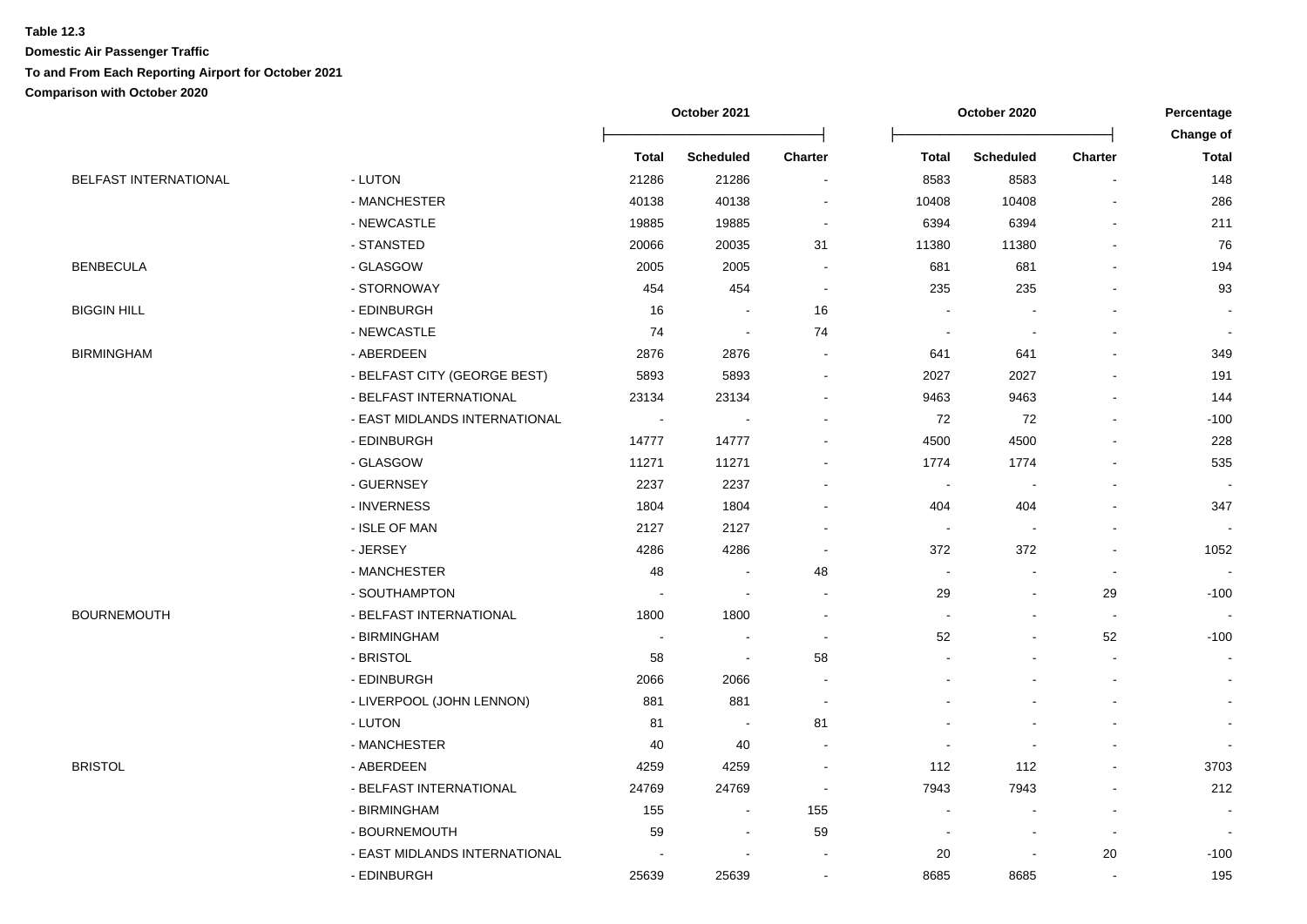|                             |                              | October 2021             |                          |                          | October 2020   |                          |                | Percentage                |  |
|-----------------------------|------------------------------|--------------------------|--------------------------|--------------------------|----------------|--------------------------|----------------|---------------------------|--|
|                             |                              | <b>Total</b>             | <b>Scheduled</b>         | <b>Charter</b>           | <b>Total</b>   | <b>Scheduled</b>         | <b>Charter</b> | Change of<br><b>Total</b> |  |
| <b>BRISTOL</b>              | - GATWICK                    | $\sim$                   | $\blacksquare$           | $\overline{\phantom{a}}$ | 43             | $\sim$                   | 43             | $-100$                    |  |
|                             | - GLASGOW                    | 20327                    | 20327                    | $\overline{\phantom{a}}$ | 5849           | 5849                     | $\overline{a}$ | 248                       |  |
|                             | - GUERNSEY                   | 1330                     | 1330                     | $\overline{\phantom{a}}$ | $\sim$         |                          |                |                           |  |
|                             | - INVERNESS                  | 7409                     | 7409                     |                          | 2419           | 2419                     |                | 206                       |  |
|                             | - ISLE OF MAN                | 2210                     | 2210                     | $\overline{\phantom{a}}$ | $\blacksquare$ |                          | $\blacksquare$ |                           |  |
|                             | - JERSEY                     | 5089                     | 5089                     | $\overline{a}$           | 888            | 888                      |                | 473                       |  |
|                             | - NEWCASTLE                  | 10316                    | 10316                    | $\sim$                   | 2349           | 2349                     | L.             | 339                       |  |
|                             | - NORWICH                    | $\sim$                   | $\sim$                   | $\overline{\phantom{a}}$ | 68             | $\sim$                   | 68             | $-100$                    |  |
|                             | - TEESSIDE INTERNATIONAL     | 421                      | 421                      | $\sim$                   | 62             | $\blacksquare$           | 62             | 579                       |  |
| CAMPBELTOWN                 | - GLASGOW                    | 33                       | 33                       | $\blacksquare$           | 224            | 224                      | $\blacksquare$ | $-85$                     |  |
|                             | - ISLAY                      | $\overline{\phantom{a}}$ | $\sim$                   | $\sim$                   | $\mathbf{1}$   | $\mathbf{1}$             | $\overline{a}$ | $-100$                    |  |
| <b>CARDIFF WALES</b>        | - BELFAST CITY (GEORGE BEST) | 677                      | 677                      | $\overline{\phantom{a}}$ | $\blacksquare$ | $\sim$                   | $\blacksquare$ | $\blacksquare$            |  |
|                             | - BELFAST INTERNATIONAL      | $\sim$                   | $\sim$                   | $\sim$                   | 123            | $\overline{a}$           | 123            | $-100$                    |  |
|                             | - EDINBURGH                  | 1543                     | 1493                     | 50                       | 221            | $\blacksquare$           | 221            | 598                       |  |
|                             | - GLASGOW                    |                          |                          | $\sim$                   | 162            | $\blacksquare$           | 162            | $-100$                    |  |
|                             | - MANCHESTER                 |                          | $\overline{a}$           | $\sim$                   | 118            | $\sim$                   | 118            | $-100$                    |  |
|                             | - SOUTHAMPTON                | 6                        | 6                        | $\sim$                   | $\sim$         | $\blacksquare$           | $\sim$         | $\sim$                    |  |
|                             | - TEESSIDE INTERNATIONAL     | 63                       | ÷,                       | 63                       | 62             | $\overline{\phantom{a}}$ | 62             | $\overline{\mathbf{c}}$   |  |
| CITY OF DERRY (EGLINTON)    | - EDINBURGH                  |                          | $\sim$                   | $\sim$                   | 389            | 389                      | $\overline{a}$ | $-100$                    |  |
|                             | - GLASGOW                    | 1307                     | 1307                     | $\overline{\phantom{a}}$ | 340            | 340                      | $\overline{a}$ | 284                       |  |
|                             | - LIVERPOOL (JOHN LENNON)    | 2275                     | 2275                     | $\blacksquare$           | 1416           | 1416                     | $\blacksquare$ | 61                        |  |
|                             | - STANSTED                   | 4170                     | 4170                     | $\overline{\phantom{a}}$ | 1486           | 1486                     | $\overline{a}$ | 181                       |  |
| DONCASTER SHEFFIELD         | - BOURNEMOUTH                | 36                       | $\sim$                   | $36\,$                   | $\blacksquare$ |                          | $\overline{a}$ |                           |  |
|                             | - LUTON                      | $\blacksquare$           | $\sim$                   | $\sim$                   | 91             | $\overline{2}$           | 89             | $-100$                    |  |
|                             | - MANCHESTER                 |                          | $\sim$                   | $\sim$                   | 6              | $\overline{a}$           | 6              | $-100$                    |  |
|                             | - NORWICH                    |                          |                          | $\overline{\phantom{a}}$ | 70             | $\sim$                   | 70             | $-100$                    |  |
| <b>DUNDEE</b>               | - BELFAST CITY (GEORGE BEST) | 785                      | 785                      | $\overline{\phantom{a}}$ | 267            | 267                      | L.             | 194                       |  |
|                             | - BIGGIN HILL                | 24                       | $\sim$                   | 24                       | $\blacksquare$ |                          | $\overline{a}$ |                           |  |
|                             | - LONDON CITY                | 2061                     | 2061                     | $\sim$                   | 638            | 638                      | $\blacksquare$ | 223                       |  |
| EAST MIDLANDS INTERNATIONAL | - BELFAST CITY (GEORGE BEST) | $\overline{\phantom{a}}$ | $\overline{\phantom{a}}$ | $\sim$                   | 1865           | 1865                     | $\blacksquare$ | $-100$                    |  |
|                             | - BELFAST INTERNATIONAL      | 5258                     | 5258                     | $\sim$                   | $\blacksquare$ | $\overline{\phantom{a}}$ | $\blacksquare$ |                           |  |
|                             | - BIRMINGHAM                 |                          |                          | $\overline{\phantom{a}}$ | 392            | 392                      | $\blacksquare$ | $-100$                    |  |
|                             | - BRISTOL                    | 105                      | $\blacksquare$           | 105                      | 20             | $\blacksquare$           | 20             | 425                       |  |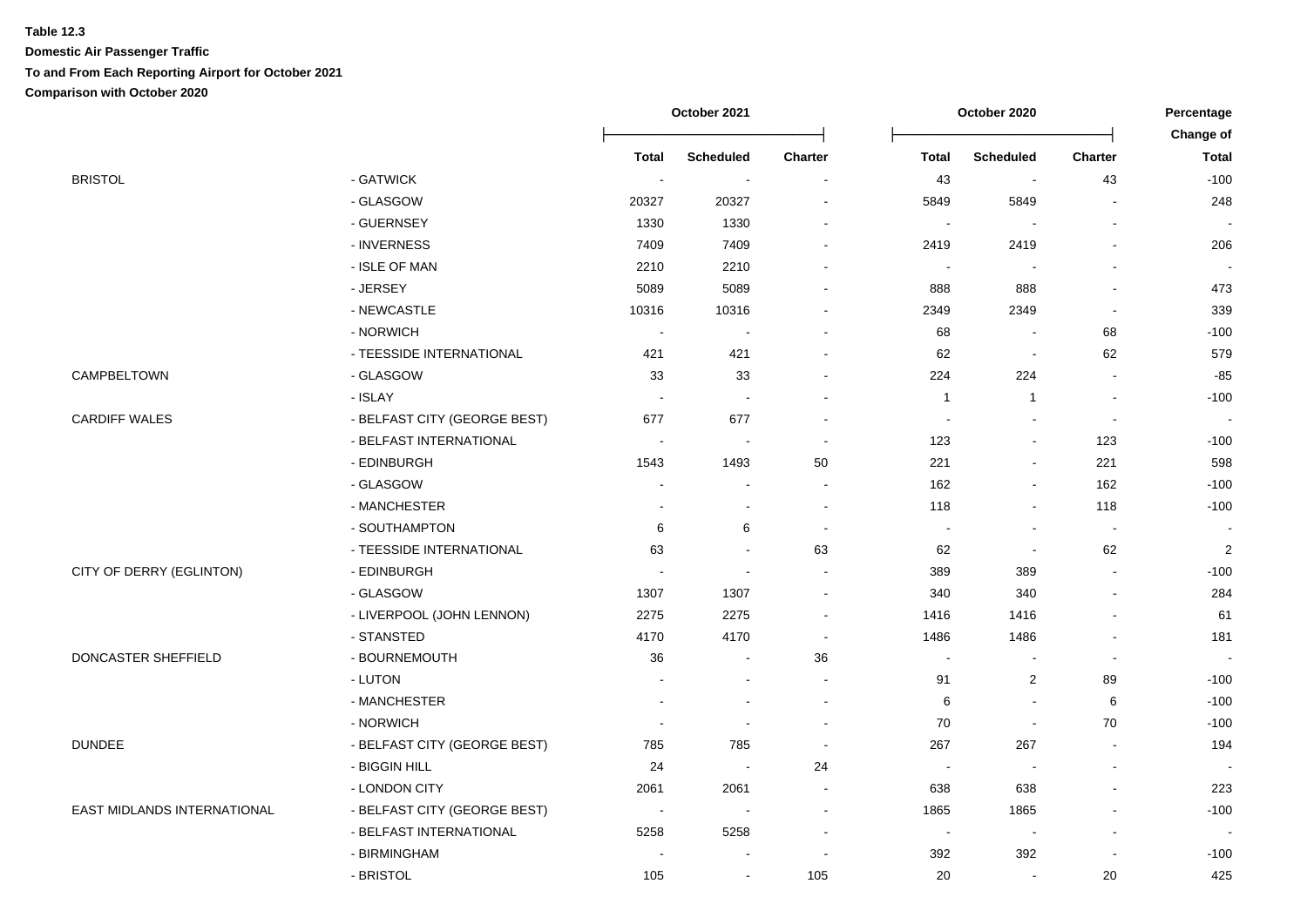|                             |                              | October 2021 |                  |                          | October 2020             | Percentage<br>Change of  |                |              |
|-----------------------------|------------------------------|--------------|------------------|--------------------------|--------------------------|--------------------------|----------------|--------------|
|                             |                              | <b>Total</b> | <b>Scheduled</b> | <b>Charter</b>           | <b>Total</b>             | <b>Scheduled</b>         | <b>Charter</b> | <b>Total</b> |
| EAST MIDLANDS INTERNATIONAL | - GUERNSEY                   | 1432         | 1432             | $\blacksquare$           | $\blacksquare$           | $\blacksquare$           |                |              |
|                             | - JERSEY                     | 1588         | 1588             |                          | 132                      | 132                      |                | 1103         |
|                             | - STANSTED                   | ÷            |                  |                          | 696                      | 696                      |                | $-100$       |
| <b>EDINBURGH</b>            | - ABERDEEN                   | $\sim$       |                  |                          | $\overline{1}$           | $\mathbf{1}$             |                | $-100$       |
|                             | - BELFAST CITY (GEORGE BEST) | 3906         | 3906             |                          | 1453                     | 1453                     |                | 169          |
|                             | - BELFAST INTERNATIONAL      | 28460        | 28460            |                          | 8637                     | 8637                     |                | 230          |
|                             | - BIRMINGHAM                 | 14872        | 14872            |                          | 4427                     | 4427                     |                | 236          |
|                             | - BOURNEMOUTH                | 2067         | 2067             |                          | $\overline{\phantom{a}}$ |                          |                | $\sim$       |
|                             | - BRISTOL                    | 25643        | 25643            | $\blacksquare$           | 8775                     | 8775                     |                | 192          |
|                             | - CARDIFF WALES              | 1537         | 1487             | 50                       | 221                      | $\sim$                   | 221            | 595          |
|                             | - CITY OF DERRY (EGLINTON)   | $\sim$       | $\sim$           | $\overline{\phantom{0}}$ | 389                      | 389                      | $\blacksquare$ | $-100$       |
|                             | - EXETER                     | 2128         | 2128             | ۰                        | 659                      | 659                      |                | 223          |
|                             | - GATWICK                    | 29573        | 29573            |                          | 9980                     | 9980                     |                | 196          |
|                             | - GLASGOW                    | 42           | 42               | ÷,                       | 259                      | 259                      |                | -84          |
|                             | - HEATHROW                   | 55852        | 55809            | 43                       | 28376                    | 28376                    |                | 97           |
|                             | - ISLE OF MAN                | 737          | 737              |                          |                          |                          |                |              |
|                             | - JERSEY                     | 1877         | 1877             |                          |                          |                          |                |              |
|                             | - KIRKWALL                   | 2103         | 2103             |                          | 944                      | 944                      |                | 123          |
|                             | - LONDON CITY                | 16319        | 16319            |                          | 2271                     | 2271                     |                | 619          |
|                             | - LUTON                      | 19771        | 19771            |                          | 5780                     | 5780                     |                | 242          |
|                             | - NEWQUAY                    | 1478         | 1478             |                          | $\blacksquare$           | $\overline{\phantom{a}}$ |                |              |
|                             | - NORWICH                    | 1124         | 1124             |                          | 217                      | 217                      |                | 418          |
|                             | - SOUTHAMPTON                | 6223         | 6223             |                          | 1426                     | 1426                     |                | 336          |
|                             | - STANSTED                   | 19097        | 19097            |                          | 5512                     | 5512                     |                | 246          |
|                             | - STORNOWAY                  | 1288         | 1288             |                          | 136                      | 136                      |                | 847          |
|                             | - SUMBURGH                   | 3260         | 2934             | 326                      | 960                      | 960                      |                | 240          |
| <b>EXETER</b>               | - BELFAST CITY (GEORGE BEST) | 2020         | 2020             | $\blacksquare$           | 730                      | 730                      |                | 177          |
|                             | - BRISTOL                    | 58           | 58               | $\blacksquare$           | $\sim$                   | $\overline{\phantom{a}}$ |                |              |
|                             | - EDINBURGH                  | 2085         | 2085             |                          | 666                      | 666                      |                | 213          |
|                             | - GLASGOW                    | 1697         | 1697             |                          |                          |                          |                |              |
|                             | - GUERNSEY                   | 1745         | 1745             |                          | $\blacksquare$           | $\blacksquare$           |                |              |
|                             | - ISLES OF SCILLY (ST.MARYS) | 890          | 890              |                          | 627                      | 627                      |                | 42           |
|                             | - JERSEY                     | 2652         | 2652             |                          | 605                      | 605                      |                | 338          |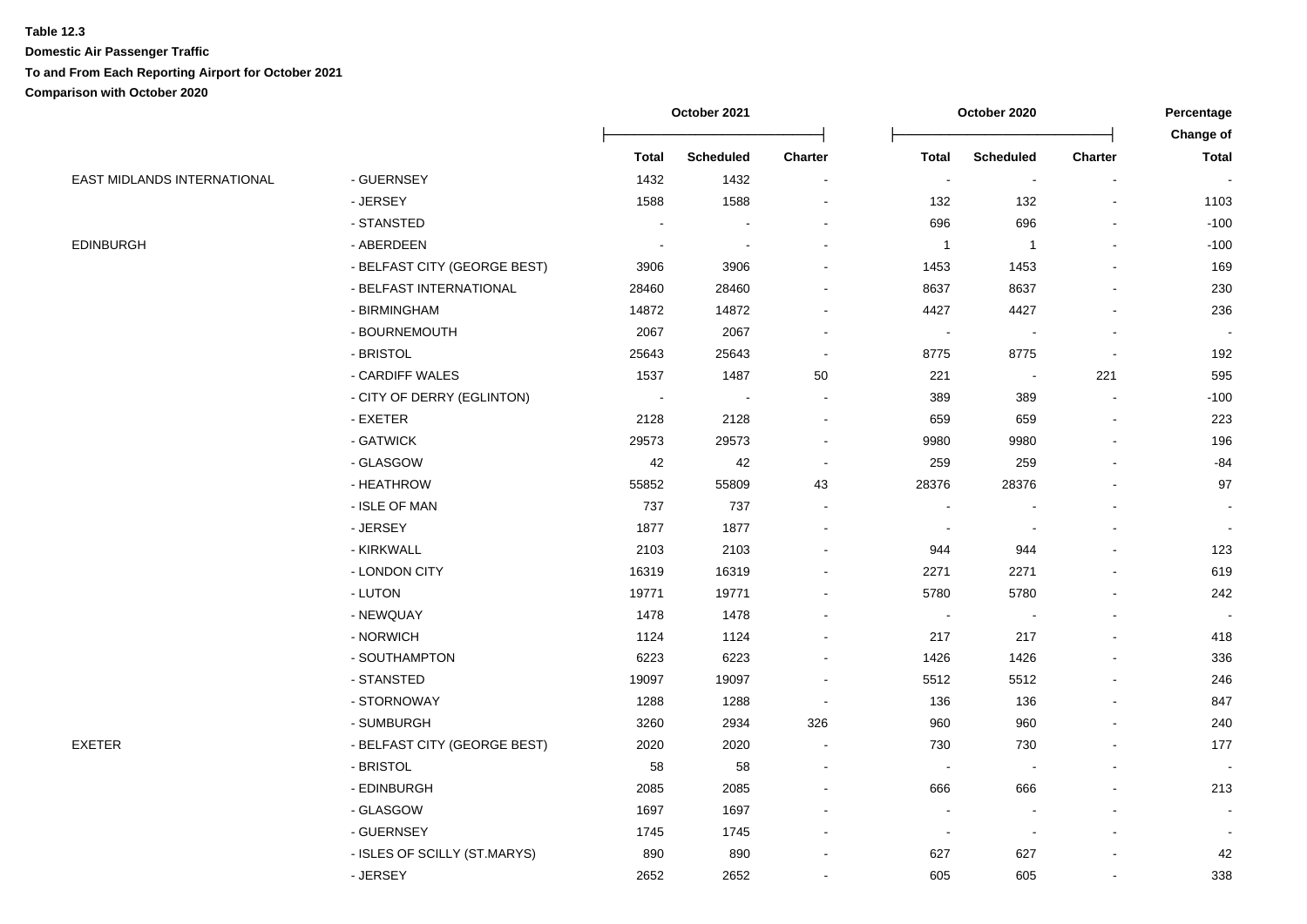|                 |                               | October 2021 |                  |                          | October 2020   | Percentage               |                          |                |
|-----------------|-------------------------------|--------------|------------------|--------------------------|----------------|--------------------------|--------------------------|----------------|
|                 |                               |              |                  |                          |                |                          |                          | Change of      |
|                 |                               | Total        | <b>Scheduled</b> | Charter                  | <b>Total</b>   | <b>Scheduled</b>         | <b>Charter</b>           | <b>Total</b>   |
| <b>EXETER</b>   | - MANCHESTER                  | 569          | 569              | $\sim$                   | 207            | 207                      | $\overline{\phantom{a}}$ | 175            |
|                 | - NEWCASTLE                   | 1373         | 1373             |                          | 197            | 197                      |                          | 597            |
|                 | - NEWQUAY                     | 45           | 45               |                          |                |                          |                          |                |
|                 | - NORWICH                     | 661          | 661              |                          |                |                          |                          |                |
| <b>GLASGOW</b>  | - BARRA                       | 939          | 939              |                          | 694            | 694                      |                          | 35             |
|                 | - BELFAST CITY (GEORGE BEST)  | 5555         | 5555             |                          | 806            | 806                      |                          | 589            |
|                 | - BELFAST INTERNATIONAL       | 23979        | 23979            |                          | 7988           | 7988                     |                          | 200            |
|                 | - BENBECULA                   | 2074         | 2074             |                          | 680            | 680                      |                          | 205            |
|                 | - BIRMINGHAM                  | 11329        | 11329            | $\blacksquare$           | 1786           | 1786                     | $\overline{a}$           | 534            |
|                 | - BRISTOL                     | 20327        | 20327            | $\overline{\phantom{a}}$ | 5783           | 5783                     | $\blacksquare$           | 251            |
|                 | - CAMPBELTOWN                 | 33           | 33               | $\blacksquare$           | 249            | 249                      | $\overline{\phantom{a}}$ | $-87$          |
|                 | - CARDIFF WALES               |              | $\overline{a}$   |                          | 162            | $\sim$                   | 162                      | $-100$         |
|                 | - CITY OF DERRY (EGLINTON)    | 1310         | 1310             |                          | 344            | 344                      | $\blacksquare$           | 281            |
|                 | - EDINBURGH                   | 57           | 57               |                          | 5              | $\,$ 5 $\,$              | $\blacksquare$           | 1040           |
|                 | - EXETER                      | 1698         | 1698             |                          |                |                          |                          |                |
|                 | - GATWICK                     | 28867        | 28867            |                          | 10127          | 10127                    | $\overline{a}$           | 185            |
|                 | - HEATHROW                    | 51779        | 51779            | $\blacksquare$           | 23145          | 23145                    | $\overline{a}$           | 124            |
|                 | - ISLAY                       | 2088         | 2088             | $\blacksquare$           | 744            | 744                      | L,                       | 181            |
|                 | - JERSEY                      | 5986         | 5986             |                          | 824            | 824                      |                          | 626            |
|                 | - KIRKWALL                    | 1204         | 1204             | $\blacksquare$           | 408            | 408                      |                          | 195            |
|                 | - LONDON CITY                 | 8956         | 8956             | $\blacksquare$           | 1034           | 1034                     |                          | 766            |
|                 | - LUTON                       | 18771        | 18771            | $\blacksquare$           | 5290           | 5290                     | $\overline{a}$           | 255            |
|                 | - NEWCASTLE                   | 83           | 83               |                          | $\blacksquare$ | $\overline{\phantom{a}}$ |                          |                |
|                 | - SOUTHAMPTON                 | 5537         | 5537             |                          | 1152           | 1152                     |                          | 381            |
|                 | - STANSTED                    | 16708        | 16708            |                          | 4372           | 4372                     |                          | 282            |
|                 | - STORNOWAY                   | 4824         | 4824             |                          | 2095           | 2095                     |                          | 130            |
|                 | - SUMBURGH                    | 1587         | 1587             |                          | 571            | 571                      |                          | 178            |
|                 | $-$ TIREE                     | 882          | 882              | $\blacksquare$           | 515            | 515                      |                          | 71             |
| <b>GUERNSEY</b> | - ALDERNEY                    | 3315         | 3315             | $\overline{\phantom{a}}$ | 3443           | 3443                     |                          | $-4$           |
|                 | - BIRMINGHAM                  | 2270         | 2270             |                          |                |                          |                          |                |
|                 | - BRISTOL                     | 1373         | 1373             | $\blacksquare$           |                |                          |                          |                |
|                 | - EAST MIDLANDS INTERNATIONAL | 1411         | 1410             | $\mathbf{1}$             |                |                          |                          | $\blacksquare$ |
|                 | - EXETER                      | 1697         | 1697             | $\blacksquare$           |                |                          | $\blacksquare$           |                |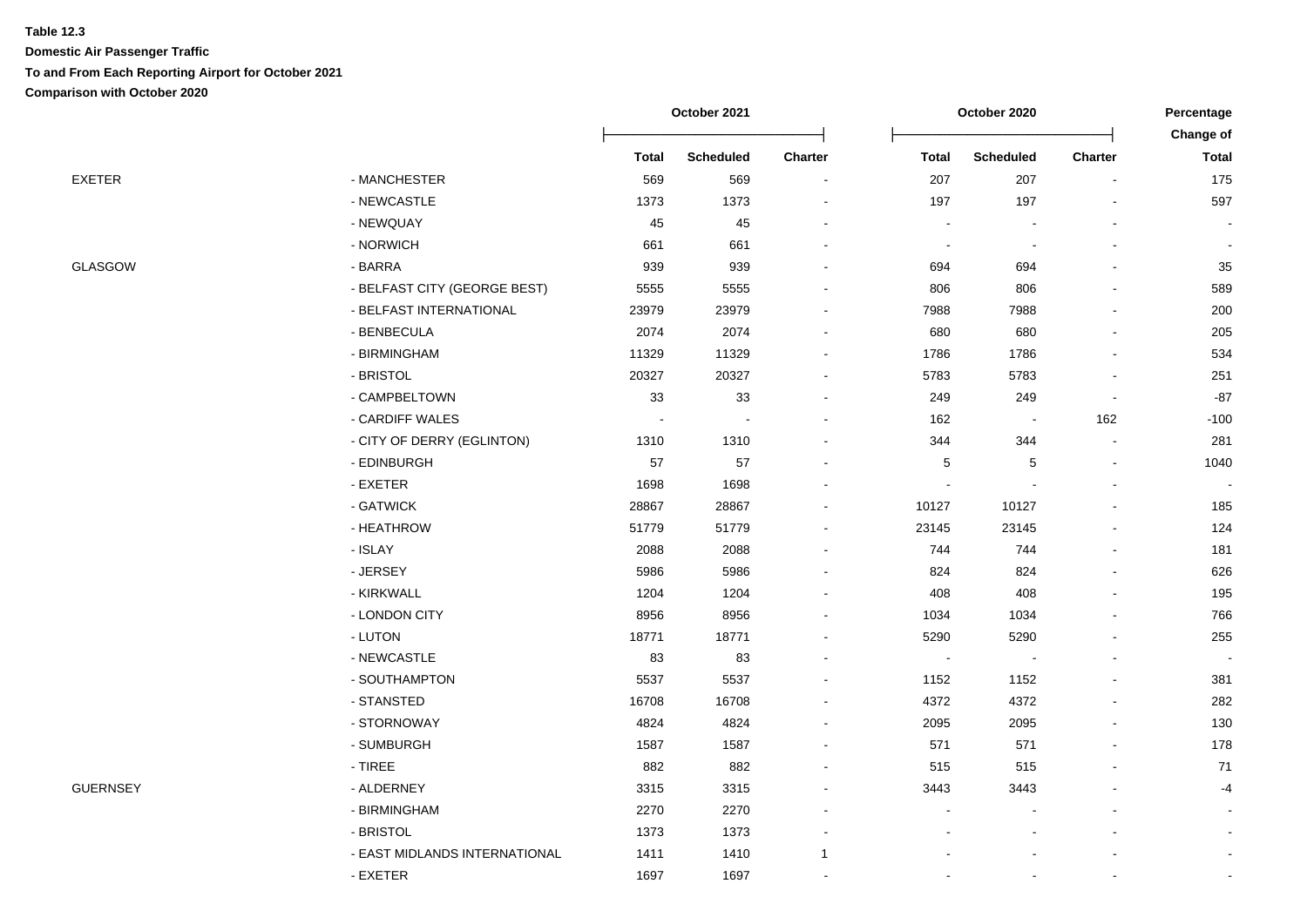|                    |                              | October 2021             |                  |                          |                | October 2020     |                |                           |
|--------------------|------------------------------|--------------------------|------------------|--------------------------|----------------|------------------|----------------|---------------------------|
|                    |                              | <b>Total</b>             | <b>Scheduled</b> | Charter                  | <b>Total</b>   | <b>Scheduled</b> | <b>Charter</b> | Change of<br><b>Total</b> |
| <b>GUERNSEY</b>    | - GATWICK                    | 17776                    | 17776            | $\overline{\phantom{a}}$ | 153            | 153              | $\blacksquare$ | 11518                     |
|                    | - ISLE OF MAN                | $\blacksquare$           |                  | ÷,                       | 815            | 815              |                | $-100$                    |
|                    | - JERSEY                     | 5000                     | 4947             | 53                       | 99             | 99               |                | 4951                      |
|                    | - LEEDS BRADFORD             | 447                      | 447              | $\overline{\phantom{a}}$ |                |                  |                |                           |
|                    | - LUTON                      | 3                        |                  | 3                        |                |                  |                |                           |
|                    | - MANCHESTER                 | 4967                     | 4967             | $\blacksquare$           |                |                  |                |                           |
|                    | - SOUTHAMPTON                | 6914                     | 6829             | 85                       | 2634           | 2634             |                | 162                       |
| <b>HUMBERSIDE</b>  | - ABERDEEN                   | 848                      | 848              | $\overline{\phantom{a}}$ | 649            | 649              |                | 31                        |
|                    | - NEWCASTLE                  | 25                       | 25               |                          |                |                  |                |                           |
| <b>INVERNESS</b>   | - ABERDEEN                   |                          |                  |                          | 12             | 12               | $\overline{a}$ | $-100$                    |
|                    | - BELFAST CITY (GEORGE BEST) | 1741                     | 1741             |                          | 457            | 457              |                | 281                       |
|                    | - BIRMINGHAM                 | 1823                     | 1823             |                          | 438            | 438              |                | 316                       |
|                    | - BRISTOL                    | 7410                     | 7410             |                          | 2425           | 2425             |                | 206                       |
|                    | - GATWICK                    | 18163                    | 18163            |                          | 7022           | 7022             |                | 159                       |
|                    | - HEATHROW                   | 11227                    | 11227            |                          | 5947           | 5947             |                | 89                        |
|                    | - KIRKWALL                   | 1346                     | 1346             |                          | 436            | 436              |                | 209                       |
|                    | - LUTON                      | 11403                    | 11403            |                          | 3494           | 3494             |                | 226                       |
|                    | - MANCHESTER                 | 1914                     | 1914             |                          | 616            | 616              |                | 211                       |
|                    | - STORNOWAY                  | 1716                     | 1716             |                          | 743            | 743              |                | 131                       |
|                    | - SUMBURGH                   | $20\,$                   | 20               |                          | $\blacksquare$ |                  |                |                           |
| <b>ISLAY</b>       | - CAMPBELTOWN                |                          |                  |                          | 12             | 12               |                | $-100$                    |
|                    | - COLONSAY                   | 6                        | 6                |                          | $\mathbf 5$    | 5                |                | $20\,$                    |
|                    | - GLASGOW                    | 2015                     | 2015             |                          | 762            | 762              |                | 164                       |
|                    | - OBAN (NORTH CONNEL)        | 8                        | 8                |                          | 2              | 2                |                | 300                       |
| <b>ISLE OF MAN</b> | - BELFAST INTERNATIONAL      | 2191                     | 2191             |                          |                |                  |                |                           |
|                    | - BIRMINGHAM                 | 2134                     | 2134             |                          |                |                  |                |                           |
|                    | - BRISTOL                    | 2057                     | 2057             |                          |                |                  |                |                           |
|                    | - EDINBURGH                  | 737                      | 737              |                          |                |                  |                |                           |
|                    | - GATWICK                    | 10755                    | 10755            |                          |                |                  |                |                           |
|                    | - GUERNSEY                   | $\overline{\phantom{a}}$ |                  |                          | 815            | $\blacksquare$   | 815            | $-100$                    |
|                    | - LIVERPOOL (JOHN LENNON)    | 10575                    | 10575            |                          | 1155           | 1155             | $\blacksquare$ | 816                       |
|                    | - LONDON CITY                |                          |                  |                          | 625            | 625              |                | $-100$                    |
|                    | - MANCHESTER                 | 4680                     | 4680             |                          | 501            | 501              |                | 834                       |
|                    |                              |                          |                  |                          |                |                  |                |                           |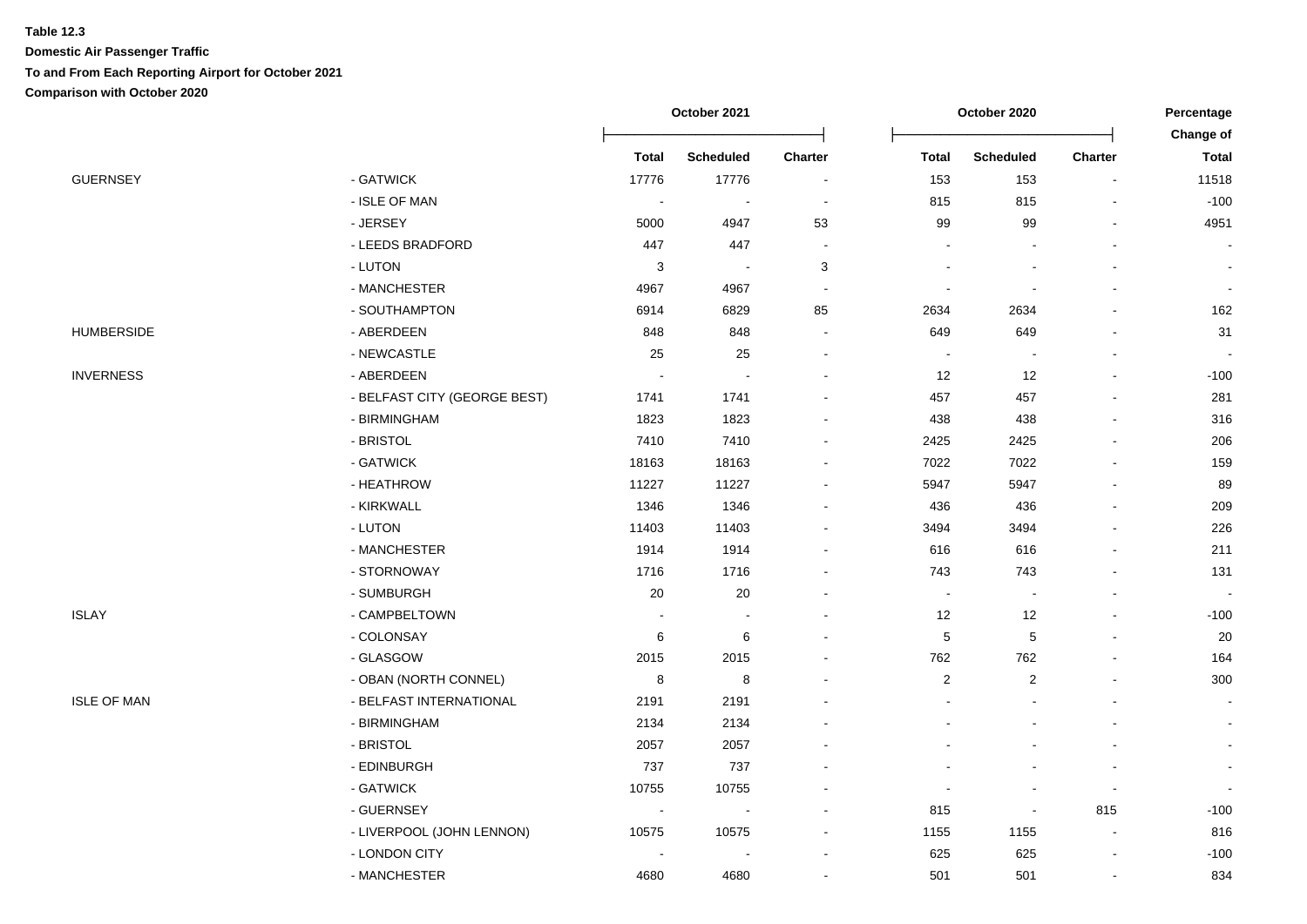|                       |                               | October 2021 |                  | October 2020   |                |                          | Percentage<br>Change of |                          |
|-----------------------|-------------------------------|--------------|------------------|----------------|----------------|--------------------------|-------------------------|--------------------------|
|                       |                               | <b>Total</b> | <b>Scheduled</b> | <b>Charter</b> | <b>Total</b>   | <b>Scheduled</b>         | <b>Charter</b>          | <b>Total</b>             |
| <b>JERSEY</b>         | - ABERDEEN                    | 10           | 10               | $\blacksquare$ |                | $\blacksquare$           |                         | $\overline{\phantom{a}}$ |
|                       | - BELFAST INTERNATIONAL       | 2165         | 2165             |                |                |                          |                         |                          |
|                       | - BIRMINGHAM                  | 4370         | 4370             |                | 378            | 378                      |                         | 1056                     |
|                       | - BRISTOL                     | 5157         | 5157             |                | 873            | 873                      |                         | 491                      |
|                       | - EAST MIDLANDS INTERNATIONAL | 1573         | 1573             |                | 134            | 134                      |                         | 1074                     |
|                       | - EDINBURGH                   | 1877         | 1877             |                |                | $\overline{\phantom{a}}$ |                         |                          |
|                       | - EXETER                      | 2676         | 2676             |                | 606            | 606                      |                         | 342                      |
|                       | - GATWICK                     | 21819        | 21819            |                | 3979           | 3979                     |                         | 448                      |
|                       | - GLASGOW                     | 6050         | 6050             |                | 814            | 814                      |                         | 643                      |
|                       | - GUERNSEY                    | 4715         | 4715             |                | 99             | 99                       |                         | 4663                     |
|                       | - HEATHROW                    | 24249        | 24249            |                | 9435           | 9435                     |                         | 157                      |
|                       | - LEEDS BRADFORD              | 355          | 355              |                | $\blacksquare$ | $\sim$                   |                         |                          |
|                       | - LIVERPOOL (JOHN LENNON)     | 9298         | 9298             |                | 812            | 812                      |                         | 1045                     |
|                       | - LUTON                       | 7672         | 7672             |                | 283            | 283                      |                         | 2611                     |
|                       | - MANCHESTER                  | 7683         | 7683             |                | 559            | 559                      |                         | 1274                     |
|                       | - NEWCASTLE                   | 2777         | 2777             |                |                |                          |                         | $\sim$                   |
|                       | - NORWICH                     | 87           | 87               |                |                |                          |                         | $\overline{\phantom{a}}$ |
|                       | - SOUTHAMPTON                 | 7277         | 7277             |                | 2433           | 2433                     |                         | 199                      |
| KIRKWALL              | - ABERDEEN                    | 3482         | 3482             |                | 1493           | 1493                     |                         | 133                      |
|                       | - EDAY                        | 9            | 9                |                | 13             | 13                       |                         | $-31$                    |
|                       | - EDINBURGH                   | 2046         | 2046             |                | 546            | 546                      |                         | 275                      |
|                       | - GLASGOW                     | 1179         | 1179             |                | 306            | 306                      |                         | 285                      |
|                       | - INVERNESS                   | 484          | 484              |                | 125            | 125                      |                         | 287                      |
|                       | - NORTH RONALDSAY             | 465          | 465              |                | 499            | 499                      |                         | $\textnormal{-}7$        |
|                       | - PAPA WESTRAY                | 440          | 440              |                | 315            | 315                      |                         | 40                       |
|                       | - SANDAY                      | 273          | 273              |                | 183            | 183                      |                         | 49                       |
|                       | - STRONSAY                    | 233          | 233              |                | 163            | 163                      |                         | 43                       |
|                       | - SUMBURGH                    | 682          | 682              |                | 578            | 578                      |                         | 18                       |
|                       | - WESTRAY                     | 267          | 267              |                | 224            | 224                      |                         | 19                       |
| <b>LEEDS BRADFORD</b> | - BELFAST CITY (GEORGE BEST)  | 4740         | 4740             |                | 2137           | 2137                     |                         | 122                      |
|                       | - BELFAST INTERNATIONAL       | 5966         | 5966             |                |                |                          |                         |                          |
|                       | - GLASGOW                     |              |                  |                | 1              | -1                       |                         | $-100$                   |
|                       | - GUERNSEY                    | 428          | 428              | $\overline{a}$ |                |                          | $\sim$                  | $\sim$                   |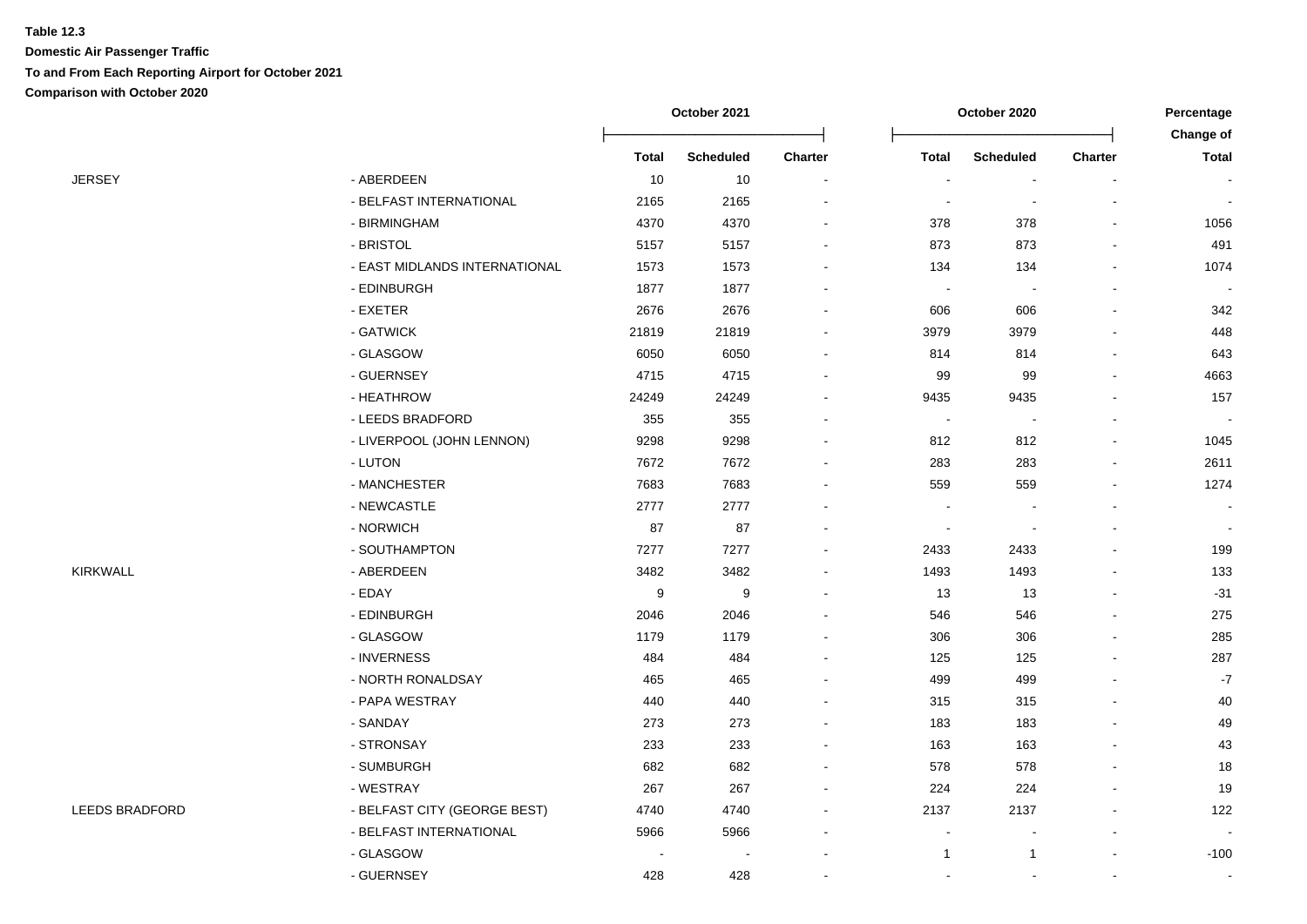|                         |                               | October 2021 |                  | October 2020             |                |                  | Percentage<br>Change of  |              |
|-------------------------|-------------------------------|--------------|------------------|--------------------------|----------------|------------------|--------------------------|--------------|
|                         |                               | <b>Total</b> | <b>Scheduled</b> | Charter                  | <b>Total</b>   | <b>Scheduled</b> | <b>Charter</b>           | <b>Total</b> |
| LEEDS BRADFORD          | - JERSEY                      | 355          | 355              | $\overline{a}$           | $\sim$         | $\blacksquare$   | $\sim$                   | $\sim$       |
|                         | - MANCHESTER                  |              |                  |                          | 10             | 10               | $\overline{a}$           | $-100$       |
|                         | - NEWCASTLE                   |              |                  |                          | 59             | 59               |                          | $-100$       |
|                         | - NEWQUAY                     | 545          | 545              |                          | 377            | 377              |                          | 45           |
|                         | - SOUTHAMPTON                 | 771          | 771              |                          | 24             | 24               |                          | 3112         |
| LERWICK (TINGWALL)      | - FAIR ISLE                   | 173          | 173              |                          | 99             | 99               |                          | 75           |
|                         | - FOULA                       | 94           | 94               |                          | 72             | 72               | $\overline{\phantom{a}}$ | 31           |
| LIVERPOOL (JOHN LENNON) | - BELFAST INTERNATIONAL       | 35012        | 35012            |                          | 11112          | 11112            |                          | 215          |
|                         | - BOURNEMOUTH                 | 861          | 861              |                          |                |                  |                          |              |
|                         | - BRISTOL                     | 145          | 145              | $\overline{a}$           | $\blacksquare$ | $\blacksquare$   | $\sim$                   | $\sim$       |
|                         | - CITY OF DERRY (EGLINTON)    | 2244         | 2244             | $\overline{\phantom{a}}$ | 1392           | 1392             | $\overline{a}$           | 61           |
|                         | - GATWICK                     | 80           | $\sim$           | 80                       | 78             | $\sim$           | 78                       | $\mathbf{3}$ |
|                         | - ISLE OF MAN                 | 10614        | 10614            |                          | 1083           | 1083             | $\overline{\phantom{a}}$ | 880          |
|                         | - JERSEY                      | 9101         | 9101             |                          | 830            | 830              | $\blacksquare$           | 997          |
|                         | - LUTON                       | 161          |                  | 161                      | $\blacksquare$ |                  | $\blacksquare$           |              |
|                         | - NEWCASTLE                   |              |                  |                          | 37             | $\sim$           | 37                       | $-100$       |
|                         | - SOUTHAMPTON                 |              |                  | ÷,                       | 76             | $\blacksquare$   | 76                       | $-100$       |
|                         | - STANSTED                    | 91           |                  | 91                       | 157            | $\blacksquare$   | 157                      | -42          |
| MANCHESTER              | - ABERDEEN                    | 6511         | 6511             |                          | 1203           | 1203             | $\blacksquare$           | 441          |
|                         | - BELFAST CITY (GEORGE BEST)  | 5216         | 5216             |                          | 2601           | 2601             | $\overline{a}$           | 101          |
|                         | - BELFAST INTERNATIONAL       | 39897        | 39897            | $\overline{\phantom{a}}$ | 10300          | 10300            | $\mathbf{r}$             | 287          |
|                         | - EAST MIDLANDS INTERNATIONAL | 80           | $\blacksquare$   | 80                       | $\sim$         | $\blacksquare$   | $\mathbf{r}$             | $\sim$       |
|                         | - EXETER                      | 549          | 549              |                          | 207            | 207              |                          | 165          |
|                         | - GUERNSEY                    | 4876         | 4819             | 57                       | $\sim$         | $\blacksquare$   |                          | $\sim$       |
|                         | - HEATHROW                    | 29690        | 29690            |                          | 13167          | 13167            |                          | 125          |
|                         | - INVERNESS                   | 1908         | 1908             |                          | 615            | 615              |                          | 210          |
|                         | - ISLE OF MAN                 | 4654         | 4654             |                          | 498            | 498              |                          | 835          |
|                         | - JERSEY                      | 7608         | 7608             |                          | 551            | 551              |                          | 1281         |
|                         | - LEEDS BRADFORD              | $\sim$       |                  |                          | 21             | 21               | $\blacksquare$           | $-100$       |
|                         | - NEWQUAY                     | 5237         | 5237             |                          | 73             | 73               | $\overline{a}$           | 7074         |
|                         | - SOUTHAMPTON                 | 1492         | 1422             | 70                       | 334            | 334              | $\overline{a}$           | 347          |
|                         | - SUMBURGH                    | 1113         | 1113             |                          | 15             | 15               | $\blacksquare$           | 7320         |
| <b>NEWCASTLE</b>        | - ABERDEEN                    | 523          | 523              | $\blacksquare$           | 593            | 593              | $\blacksquare$           | $-12$        |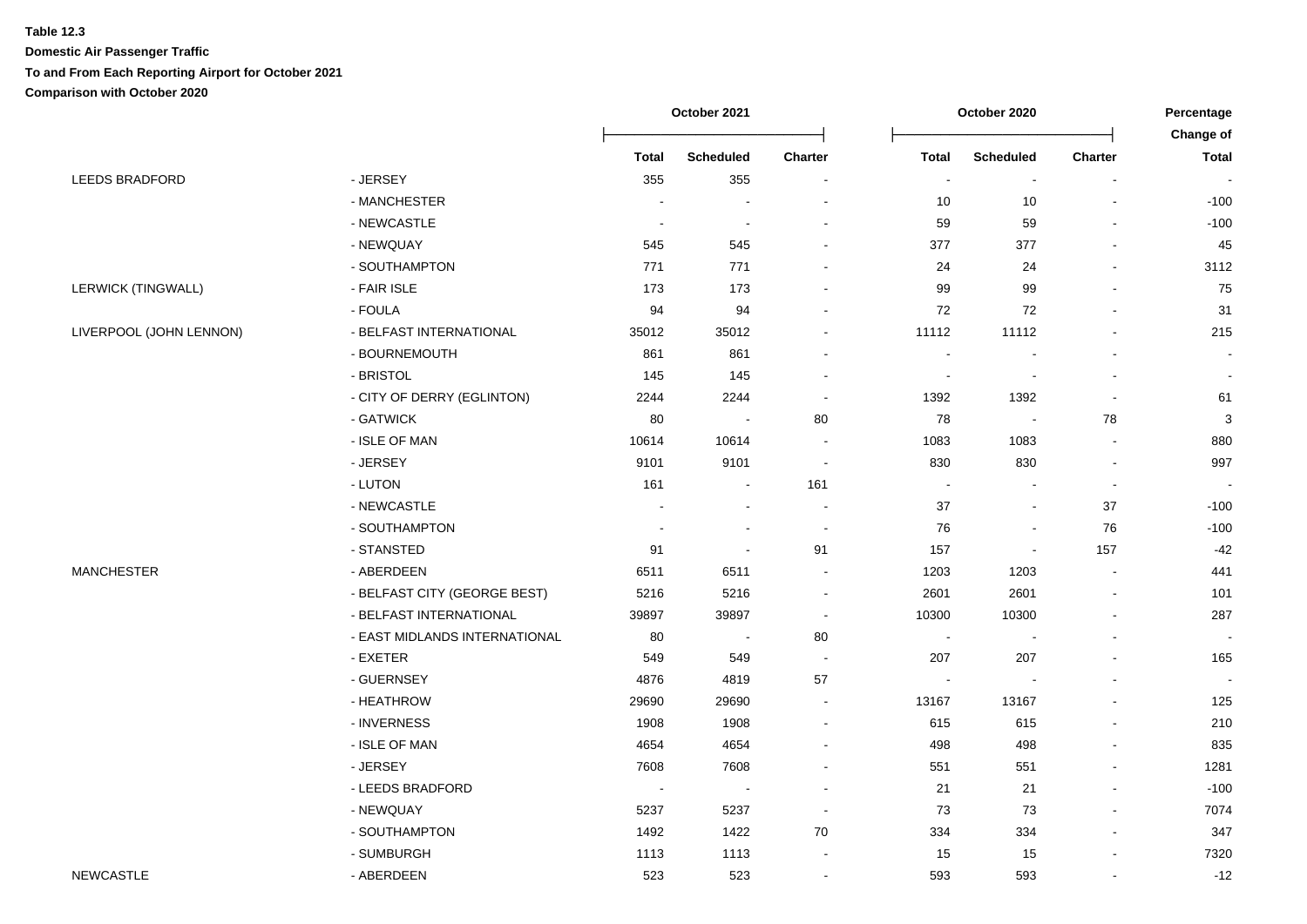|                  |                              | October 2021             |                           |                          |                          | October 2020     |                          |                          |
|------------------|------------------------------|--------------------------|---------------------------|--------------------------|--------------------------|------------------|--------------------------|--------------------------|
|                  |                              |                          |                           |                          |                          |                  |                          | Change of                |
|                  |                              | <b>Total</b>             | <b>Scheduled</b>          | <b>Charter</b>           | <b>Total</b>             | <b>Scheduled</b> | Charter                  | <b>Total</b>             |
| <b>NEWCASTLE</b> | - BELFAST INTERNATIONAL      | 19774                    | 19774                     | $\sim$                   | 6341                     | 6341             | $\blacksquare$           | 212                      |
|                  | - BIRMINGHAM                 | $\sim$                   | $\sim$                    |                          | 80                       | $\blacksquare$   | 80                       | $-100$                   |
|                  | - BRISTOL                    | 10268                    | 10268                     | $\sim$                   | 2341                     | 2341             | $\overline{a}$           | 339                      |
|                  | - EXETER                     | 1363                     | 1363                      | $\sim$                   | 193                      | 193              |                          | 606                      |
|                  | - FARNBOROUGH                | 40                       |                           | 40                       |                          |                  |                          | $\overline{\phantom{a}}$ |
|                  | - GATWICK                    | 40                       | $\overline{\phantom{a}}$  | 40                       | $\overline{\phantom{a}}$ |                  |                          | $\blacksquare$           |
|                  | - HEATHROW                   | 16907                    | 16907                     | $\sim$                   | 8148                     | 8148             |                          | 107                      |
| - JERSEY         |                              | 2762                     | 2762                      | $\overline{\phantom{a}}$ | $\overline{\phantom{a}}$ |                  | $\blacksquare$           | $\sim$                   |
|                  | - LIVERPOOL (JOHN LENNON)    |                          | $\overline{\phantom{a}}$  |                          | 40                       |                  | 40                       | $-100$                   |
|                  | - MANCHESTER                 | $\overline{\phantom{a}}$ | $\sim$                    | $\sim$                   | 80                       |                  | 80                       | $-100$                   |
|                  | - NEWQUAY                    | 551                      | 551                       | $\overline{\phantom{a}}$ | $\blacksquare$           |                  | $\overline{a}$           |                          |
|                  | - SOUTHAMPTON                | 2975                     | 2975                      | $\blacksquare$           | 890                      | 890              | $\blacksquare$           | 234                      |
|                  | - STANSTED                   | 80                       | $\sim$                    | 80                       | $\sim$                   | $\sim$           | $\overline{\phantom{a}}$ | $\sim$                   |
| NEWQUAY          | - ABERDEEN                   | 159                      | 159                       |                          | $\blacksquare$           |                  |                          | $\blacksquare$           |
|                  | - EDINBURGH                  | 1475                     | 1475                      |                          |                          |                  |                          | $\blacksquare$           |
|                  | - HEATHROW                   | $\sim$                   | $\overline{\phantom{a}}$  | $\sim$                   | 4982                     | 4982             |                          | $-100$                   |
|                  | - ISLES OF SCILLY (ST.MARYS) | 223                      | 223                       |                          | 16                       | 16               | $\blacksquare$           | 1294                     |
|                  | - LEEDS BRADFORD             | 551                      | 551                       |                          | 368                      | 368              |                          | 50                       |
|                  | - MANCHESTER                 | 5340                     | 5340                      |                          | 73                       | 73               | $\blacksquare$           | 7215                     |
|                  | - NEWCASTLE                  | 559                      | 559                       |                          | $\sim$                   |                  |                          | $\blacksquare$           |
|                  | - SUMBURGH                   | $\mathsf 3$              | $\ensuremath{\mathsf{3}}$ |                          |                          |                  |                          | $\blacksquare$           |
|                  | - TEESSIDE INTERNATIONAL     | 234                      | 234                       |                          | 158                      | 158              | $\overline{a}$           | 48                       |
| <b>NORWICH</b>   | - ABERDEEN                   | 2363                     | 2363                      | $\overline{\phantom{a}}$ | 1284                     | 1284             | $\overline{a}$           | 84                       |
|                  | - BLACKPOOL                  | 35                       | $\sim$                    | 35                       | $\blacksquare$           |                  |                          |                          |
|                  | - BRISTOL                    | $\overline{\phantom{a}}$ | $\blacksquare$            | $\sim$                   | 66                       | $\blacksquare$   | 66                       | $-100$                   |
|                  | - DONCASTER SHEFFIELD        | $\overline{\phantom{a}}$ | $\overline{\phantom{a}}$  | $\overline{\phantom{a}}$ | 64                       | $\blacksquare$   | 64                       | $-100$                   |
|                  | - EDINBURGH                  | 1105                     | 1105                      |                          | 213                      | 213              |                          | 419                      |
|                  | - EXETER                     | 592                      | 592                       |                          | $\sim$                   |                  | $\overline{\phantom{a}}$ | $\sim$                   |
|                  | - JERSEY                     | 91                       | 91                        |                          |                          |                  | $\overline{a}$           | $\blacksquare$           |
|                  | - LEEDS BRADFORD             | 80                       | 80                        |                          | $\blacksquare$           |                  |                          |                          |
| SOUTHAMPTON      | - ABERDEEN                   | $\overline{\phantom{a}}$ | $\overline{\phantom{a}}$  |                          | 469                      | 469              |                          | $-100$                   |
|                  | - ALDERNEY                   | 1336                     | 1336                      |                          |                          |                  |                          |                          |
|                  | - BELFAST CITY (GEORGE BEST) | 2250                     | 2250                      |                          | 998                      | 998              | $\blacksquare$           | 125                      |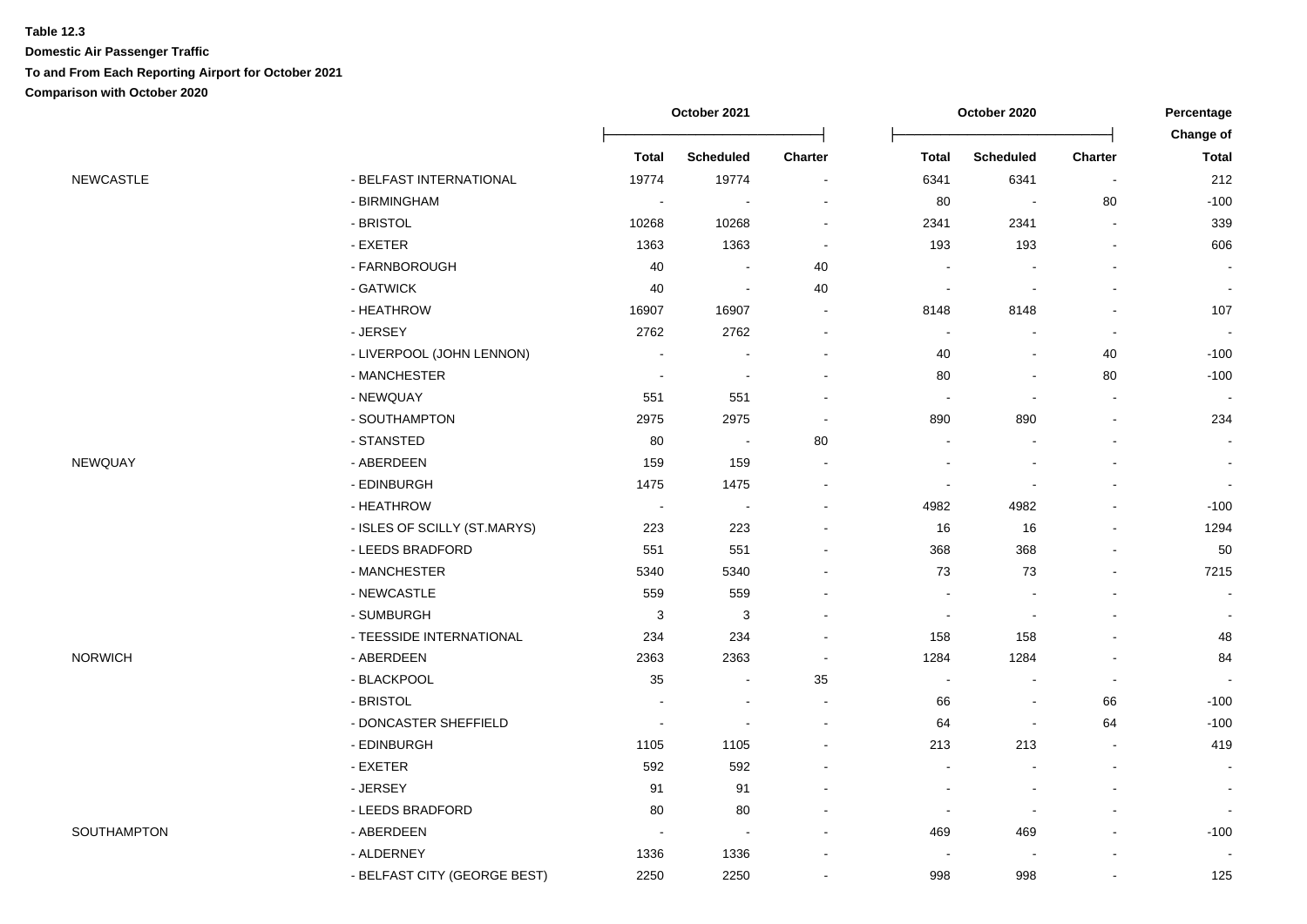|                                       |                              | October 2021<br>October 2020 |                  | Percentage<br>Change of     |                |                  |                          |                |
|---------------------------------------|------------------------------|------------------------------|------------------|-----------------------------|----------------|------------------|--------------------------|----------------|
|                                       |                              | <b>Total</b>                 | <b>Scheduled</b> | <b>Charter</b>              | <b>Total</b>   | <b>Scheduled</b> | <b>Charter</b>           | <b>Total</b>   |
| SOUTHAMPTON                           | - BELFAST INTERNATIONAL      | 23                           | 23               | $\overline{\phantom{a}}$    | $\blacksquare$ | $\blacksquare$   | $\sim$                   | $\blacksquare$ |
|                                       | - BIRMINGHAM                 |                              | $\sim$           |                             | 29             | $\sim$           | 29                       | $-100$         |
|                                       | - CARDIFF WALES              | 10                           | 10               | ÷,                          |                |                  | $\sim$                   |                |
|                                       | - EDINBURGH                  | 6272                         | 6272             | $\overline{\phantom{a}}$    | 1097           | 1097             |                          | 472            |
|                                       | - GLASGOW                    | 5523                         | 5523             | $\blacksquare$              | 1329           | 1329             | $\sim$                   | 316            |
|                                       | - GUERNSEY                   | 6882                         | 6794             | 88                          | 2588           | 2588             |                          | 166            |
|                                       | - JERSEY                     | 7272                         | 7272             | $\mathcal{L}_{\mathcal{A}}$ | 2440           | 2440             | $\sim$                   | 198            |
|                                       | - LEEDS BRADFORD             | 859                          | 784              | 75                          | 24             | 24               | $\sim$                   | 3479           |
|                                       | - LIVERPOOL (JOHN LENNON)    | $\sim$                       | $\sim$           | $\mathcal{L}_{\mathbf{r}}$  | 77             | $\sim$           | $77$                     | $-100$         |
|                                       | - MANCHESTER                 | 1478                         | 1407             | 71                          | 334            | 334              | $\sim$                   | 343            |
|                                       | - NEWCASTLE                  | 2987                         | 2987             | $\sim$                      | 523            | 523              | $\blacksquare$           | 471            |
|                                       | - TEESSIDE INTERNATIONAL     | $\overline{1}$               | $\blacksquare$   | $\mathbf{1}$                | 259            | 259              | $\sim$                   | $-100$         |
| STORNOWAY                             | - BENBECULA                  | 315                          | 315              |                             | 164            | 164              |                          | 92             |
|                                       | - EDINBURGH                  | 1284                         | 1284             | ÷.                          | 136            | 136              | $\overline{a}$           | 844            |
|                                       | - GLASGOW                    | 4828                         | 4828             |                             | 2072           | 2072             |                          | 133            |
|                                       | - INVERNESS                  | 1578                         | 1578             | $\overline{\phantom{a}}$    | 680            | 680              |                          | 132            |
| <b>SUMBURGH</b>                       | - ABERDEEN                   | 7705                         | 4947             | 2758                        | 5442           | 2198             | 3244                     | 42             |
|                                       | - EDINBURGH                  | 3069                         | 2742             | 327                         | 866            | 866              | $\sim$                   | 254            |
|                                       | - GLASGOW                    | 1573                         | 1573             | $\overline{\phantom{a}}$    | 496            | 496              |                          | 217            |
|                                       | - INVERNESS                  | 20                           | $20\,$           | $\overline{a}$              | $\sim$         | $\blacksquare$   |                          |                |
|                                       | - KIRKWALL                   | 1539                         | 1539             | $\sim$                      | 1042           | 1042             | $\sim$                   | 48             |
|                                       | - MANCHESTER                 | 27                           | 27               | $\overline{a}$              | $\blacksquare$ | $\blacksquare$   |                          |                |
| TEESSIDE INTERNATIONAL AIRPORT        | - ABERDEEN                   | 1547                         | 1547             | $\overline{a}$              | 846            | 846              | $\blacksquare$           | 83             |
|                                       | - BELFAST CITY (GEORGE BEST) | 685                          | 685              | ÷,                          | 221            | 221              | $\sim$                   | 210            |
|                                       | - BRISTOL                    | 342                          | 342              | $\sim$                      | 62             | $\sim$           | 62                       | 452            |
|                                       | - CARDIFF WALES              | 63                           | $\sim$           | 63                          | 64             | $\sim$           | 64                       | $-2$           |
|                                       | - HEATHROW                   | 1448                         | 1448             |                             | 241            | 241              |                          | 501            |
|                                       | - NEWQUAY                    | 230                          | 230              | $\sim$                      | 157            | 157              | $\blacksquare$           | 46             |
|                                       | - SOUTHAMPTON                | $\sim$                       | $\sim$           | $\overline{a}$              | 165            | 165              | $\blacksquare$           | $-100$         |
| <b>TIREE</b>                          | $-COLL$                      | 25                           | 25               | $\blacksquare$              | 14             | 14               | $\overline{\phantom{a}}$ | 79             |
|                                       | - GLASGOW                    | 866                          | 866              | $\blacksquare$              | 504            | 504              |                          | 72             |
|                                       | - OBAN (NORTH CONNEL)        | 15                           | 15               | $\overline{\phantom{a}}$    | 9              | 9                |                          | 67             |
| <b>Total Other Reporting Airports</b> |                              | 1724881                      | 1716952          | 7929                        | 534708         | 524979           | 9729                     | 223            |